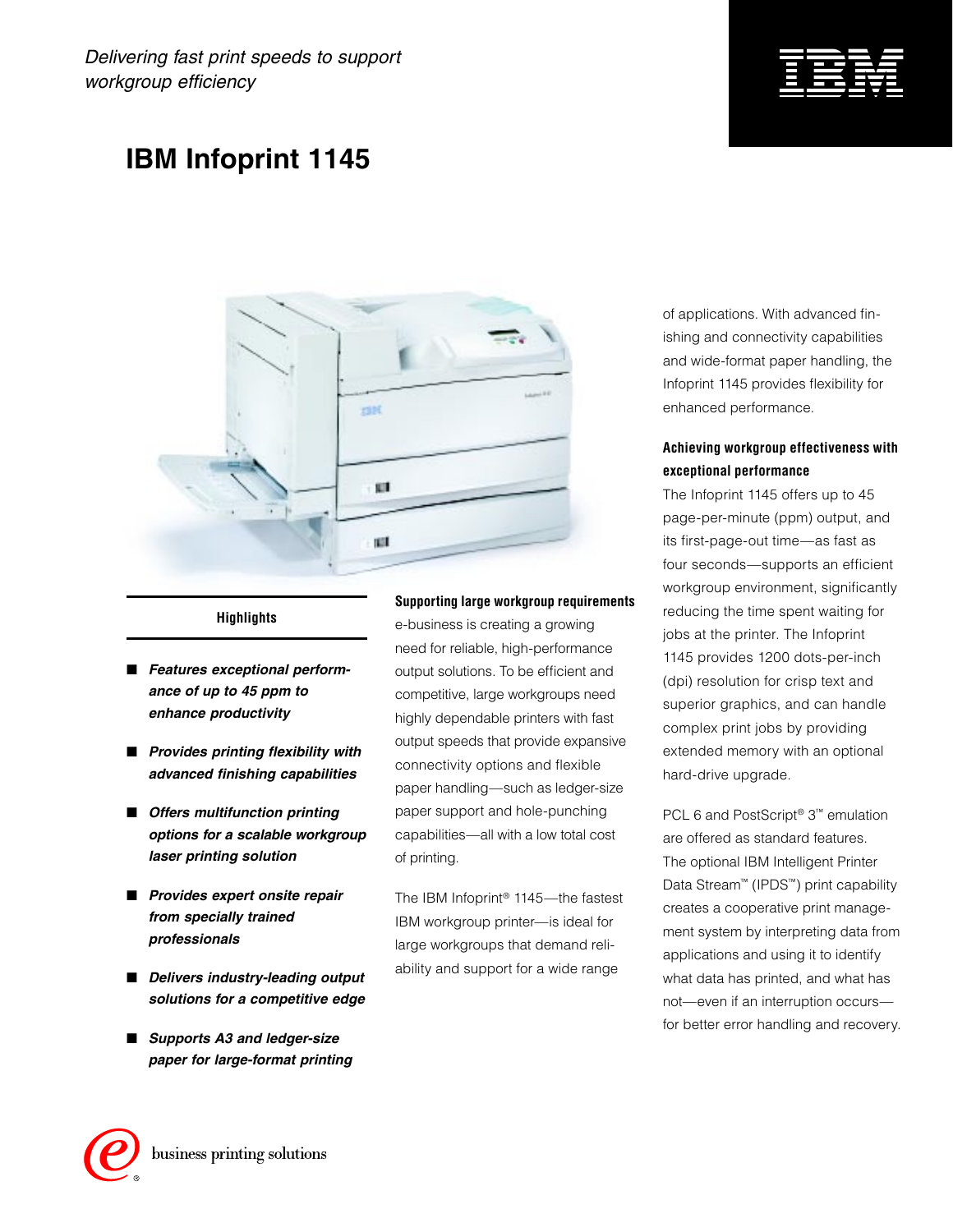### **Taking advantage of advanced capabilities for printing flexibility**

Standard offset stacking capabilities allow for print job separation, and an optional high-capacity finisher on the Infoprint 1145 allows you to take advantage of multiposition stapling and hole punching for optimal productivity. An ImageQuick™ solution option helps ensure quality printing of Web-based images as well as PDF, TIFF and other popular document formats. The Infoprint 1145 also features networkready Ethernet and USB models, which offer custom solutions for popular office environments.

The Infoprint 1145 supports a variety of media types and sizes for user flexibility, including large format (A3 and ledger). Paper handling options such as duplex, high-capacity input, a finisher and an envelope feedercan handle a wide variety of input and output needs. And easy-to-install, high-yield cartridges can help keep operating costs down.

MarkVision™ Professional, a customizable print management software solution from Lexmark, enables easy setup, control and monitoring. MarkVision is a standard feature of the Infoprint 1145, and provides realtime printer monitoring and e-mail and pager notification of printer status and mass-device configuration.

## **Providing a scalable solution with multifunction capabilities**

When you upgrade the Infoprint 1145 with the IBM M35 MFP Option, you can add full-function copy, fax and network scan capabilities, including fax from workstation, scan to e-mail and FTP. The M35 features an easyto-use color touchscreen interface

and enhanced image processing, and integrates easily with the Infoprint 1145 to simplify demanding workflow requirements. An enterprise directory look-up enables quick e-mail and faxing activities.

A monochrome reverse duplexing network scanner that delivers up to 40 ppm, the M35 provides 600 x 600 dpi resolution and can help increase productivity, improve processing times, reduce costs and optimize device and space utilization. Optional document distribution software—that integrates into your workflow process—can help eliminate manual tasks by automating complex document workflow activities, such as routing, indexing and archiving. And consolidated supplies for printing, copying and faxing can help reduce costs, user intervention and stock management.



Upgrade the IBM Infoprint 1145 with the IBM M35 MFP Option and finisher to increase productivity, reduce costs and optimize space.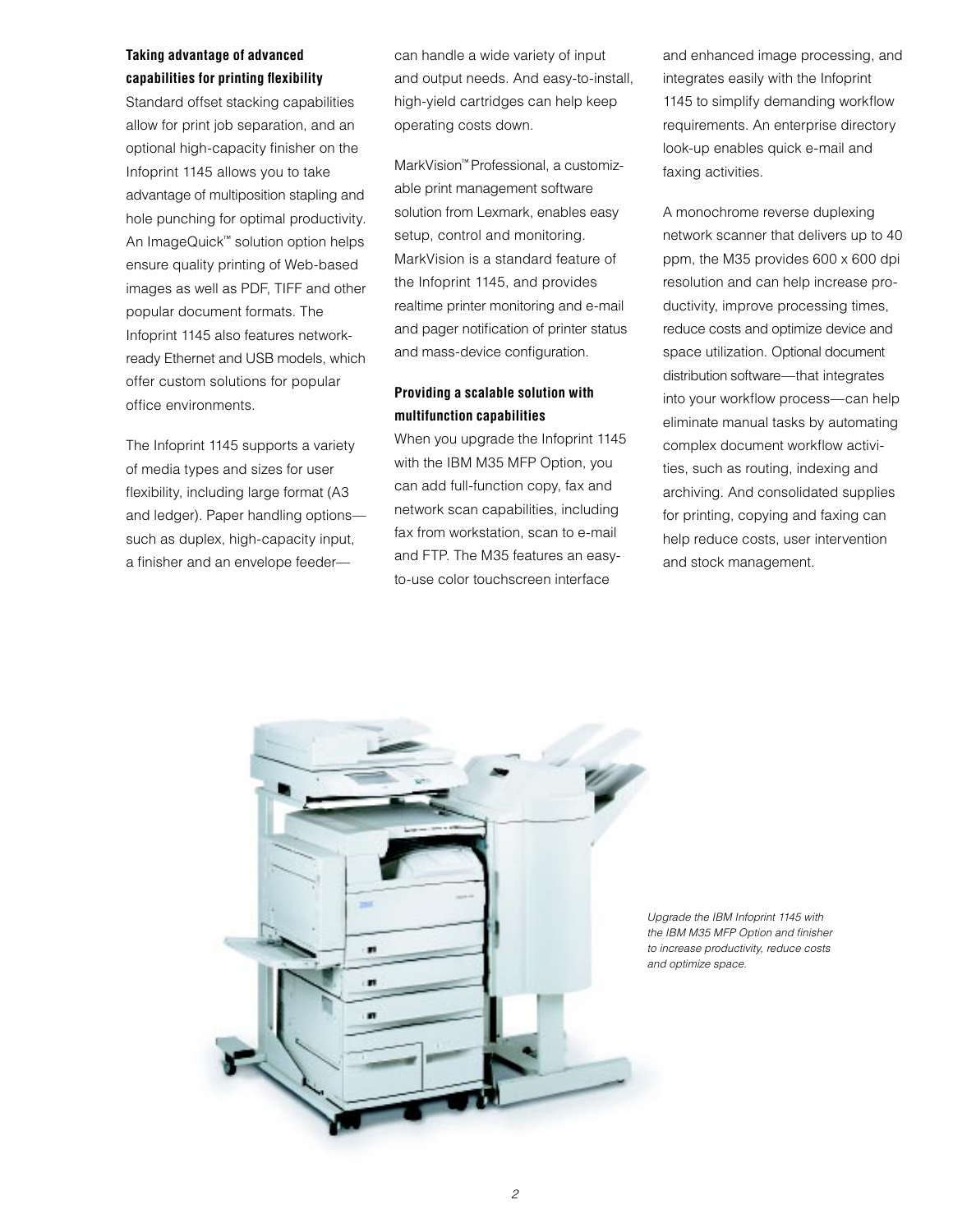#### **Relying on world-class service**

With IBM onsite repair service offerings, you can be confident that specially trained customer engineers will come to your location to help keep your operation running smoothly. With IBM service, you receive high-quality, reliable support from experts with comprehensive knowledge of IBM printers, software and supplies. Nextday 9x5 and same-day 24x7 service offerings are available on all IBM printers in the U.S.

#### **Delivering fast, reliable output solutions**

Taking advantage of the up to 45-ppm output speed, excellent print quality and flexible paper handling features of the IBM Infoprint 1145 can help you make your workgroup more productive. By providing an affordable, modular upgrade for copy, fax and network scan functionality, the IBM M35 MFP Option helps protect your printer investment.

#### **For more information**

To learn more about the IBM Infoprint 1145 and the IBM M35 MFP Option, contact IBM Printing Systems at 1 800 358-6661 (in North America), or visit:

#### [ibm.com](http://www.printers.ibm.com/)/printers

| <b>MFP Option at a glance</b>                        | <b>IBM M35</b>                                                   |
|------------------------------------------------------|------------------------------------------------------------------|
| <b>Document handling</b><br>ADF (capacity/max speed) | 50 sheets/40 ppm                                                 |
| Console type                                         | Touchscreen                                                      |
| Maximum scan size                                    | A3 (11" x 17")                                                   |
| Input                                                | (Reversing) duplex                                               |
| <b>Scanning capabilities</b><br>Scan file formats    | JPEG, TIFF, PDF, PostScript Level 2                              |
| Type                                                 | Monochrome                                                       |
| Maximum optical resolution                           | 600 x 600 dpi                                                    |
| Scan destinations/archiving                          | FTP server, workstation, e-mail                                  |
| Fax capabilities<br>Maximum fax resolution           | 400 x 400 dpi                                                    |
| Modem speed                                          | 33.6 Kbps                                                        |
| Receive fax                                          | Yes                                                              |
| Send hard copy fax                                   | Platen or automatic document feeder                              |
| Send soft copy fax                                   | From PostScript 3 print driver at workstation                    |
| Memory send                                          | Yes                                                              |
| Internal faxing (scan to FTP)                        | Yes                                                              |
| Fax-server integration                               | Biscom, Equisys, Omtool, RightFax, Tobit                         |
| Physical characteristics                             | 22" (W) x 31" (D) x 9" (H)                                       |
| Weight                                               | 61 lbs                                                           |
| Warranty                                             | One year, next-day IBM onsite repair<br>(upgrades are available) |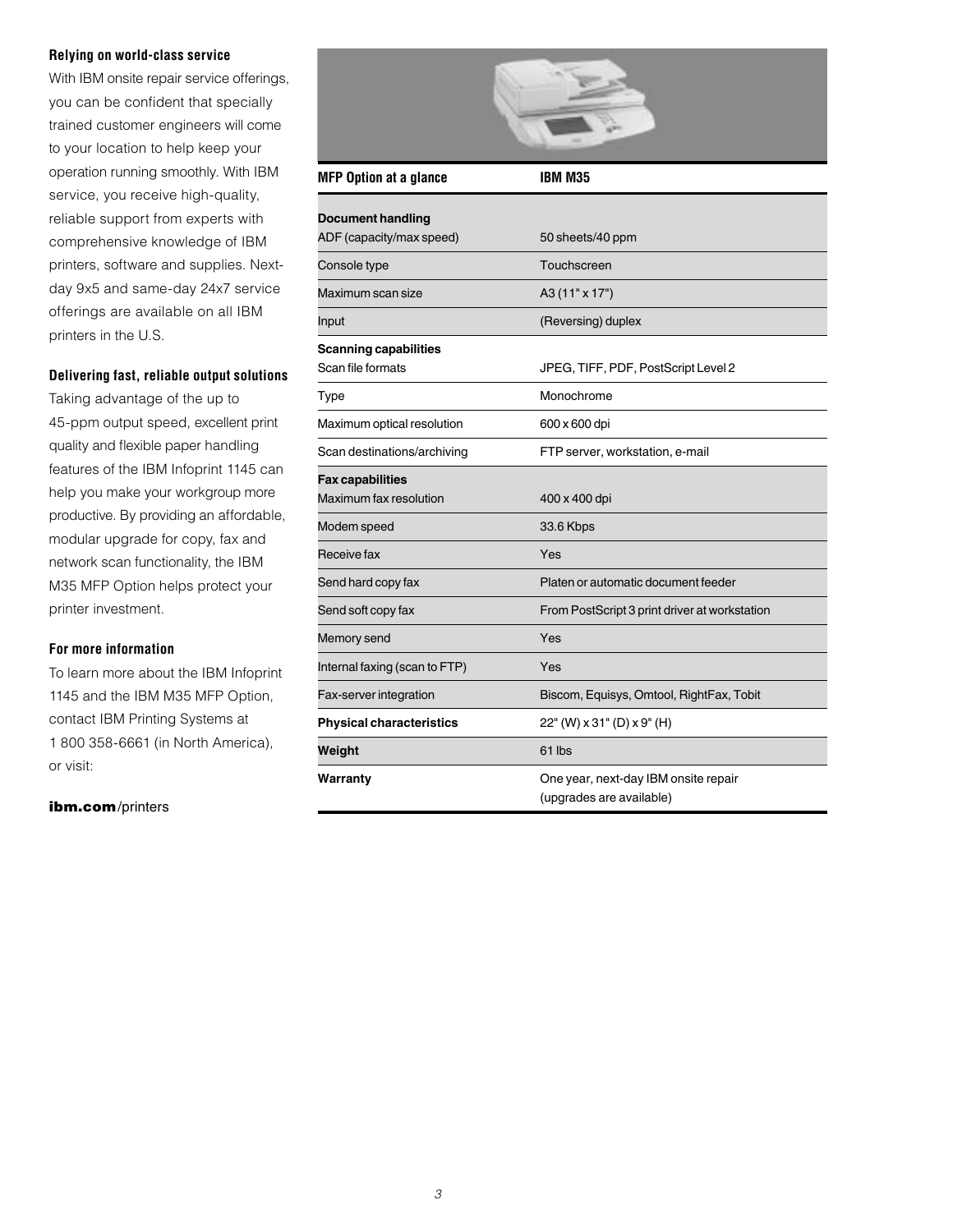| Printer at a glance                        | <b>IBM Infoprint 1145</b>                                                                                                                                                                               |
|--------------------------------------------|---------------------------------------------------------------------------------------------------------------------------------------------------------------------------------------------------------|
| Maximum speed (up to)                      | 45 ppm                                                                                                                                                                                                  |
| First-page-out time                        | 4 seconds (ready)/7 seconds (standby)                                                                                                                                                                   |
| Technology/processor                       | Monochrome laser/350 MHZ                                                                                                                                                                                |
| Maximum monthly usage <sup>1</sup>         | 250,000 pages                                                                                                                                                                                           |
| <b>Print resolution</b>                    | 300, 600, 1200 dpi image quality, 1200 dpi                                                                                                                                                              |
| Models                                     | Base, network (n), duplex network (dn)                                                                                                                                                                  |
| Memory (std/max)                           | 32/384 MB (base); 64/384 MB (n, dn)                                                                                                                                                                     |
| Paper handling <sup>2</sup>                |                                                                                                                                                                                                         |
| Standard input capacity                    | Two 500-sheet drawers, one 35-sheet multipurpose tray                                                                                                                                                   |
| Optional input capacity                    | High-capacity input (one 500-sheet drawer and two<br>1,000-sheet drawers)                                                                                                                               |
| Standard output capacity                   | 500 sheets                                                                                                                                                                                              |
| Optional output capacity                   | Finisher options (select one):<br>Finisher 3-hole punch, finisher 4-hole punch (both hold<br>up to 3,250 sheets)                                                                                        |
| PC interfaces (standard)<br>Base           | USB port, bidirectional parallel port                                                                                                                                                                   |
| <b>Network</b>                             | USB port, Ethernet 10BaseT/100BaseTX                                                                                                                                                                    |
| Printer attachments (optional)<br>Internal | Ethernet 10/100 BaseTX; Ethernet 10 BaseT/2; Token Ring;<br>Fiberoptic SC; Fiberoptic MTRJ; Twinax/Coax adapter for<br>SCS; Tri-port adapter (infrared, serial, Mac); Serial/Parallel<br>interface card |
| External                                   | Ethernet 10/100 BaseTX-1 port or 3 port;<br>Ethernet 10/100 BaseTX and 10Base2-1 port;<br>Token Ring-3 port; Infrared adapter; Serial adapter                                                           |
| <b>Application solutions</b>               | IPDS, ImageQuick, Optra Forms, Bar Code Card, Prescribe                                                                                                                                                 |
| <b>Physical characteristics</b>            | 35.5" (W) x 22" (D) x 19" (H)                                                                                                                                                                           |
| Weight                                     | 105 lbs                                                                                                                                                                                                 |
| Toner yield <sup>3</sup>                   | 30,000-page toner cartridge                                                                                                                                                                             |
| Cost-saving and<br>environmental features  | IBM return program print cartridges; high-yield print<br>cartridges; optional duplex printing; up to 50% toner savings                                                                                  |
| Warranty                                   | One year, 9x5 next-day onsite repair. For more information,<br>visit <i>ibm.com/support/warranties/us</i>                                                                                               |



© Copyright IBM Corporation 2002

## IBM Printer Outlet.com 1-866-430-6202

Printed in the United States of America 04-02 All Rights Reserved

IBM, the IBM logo, the e-business logo, Infoprint, Intelligent Printer Data Stream and IPDS are trademarks or registered trademarks of International Business Machines Corporation in the United States, other countries, or both.

Adobe and PostScript are either registered trademarks or trademarks of Adobe Systems Incorporated in the United States and/or other countries.

Other company, product and service names may be trademarks or service marks of others.

References in this publication to IBM products or services do not imply that IBM intends to make them available in all countries in which IBM operates.

IBM hardware products are manufactured from new parts, or new and used parts. In some cases, the hardware product may not be new and may have been previously installed. Regardless, our warranty terms apply.

For expanded specifications, visit: **ibm.com**[/printers/workgroup](http://www.printers.ibm.com/R5PSC.NSF/Web/wgphome)

1 IBM does not recommend printing this monthly maximum on a consistent basis.

2 Printer stands are available for improved stability.

3 Assumes 5% toner coverage per page. Toner yields are provided for planning

purposes and are not a guarantee of minimum life; actual yields may vary.